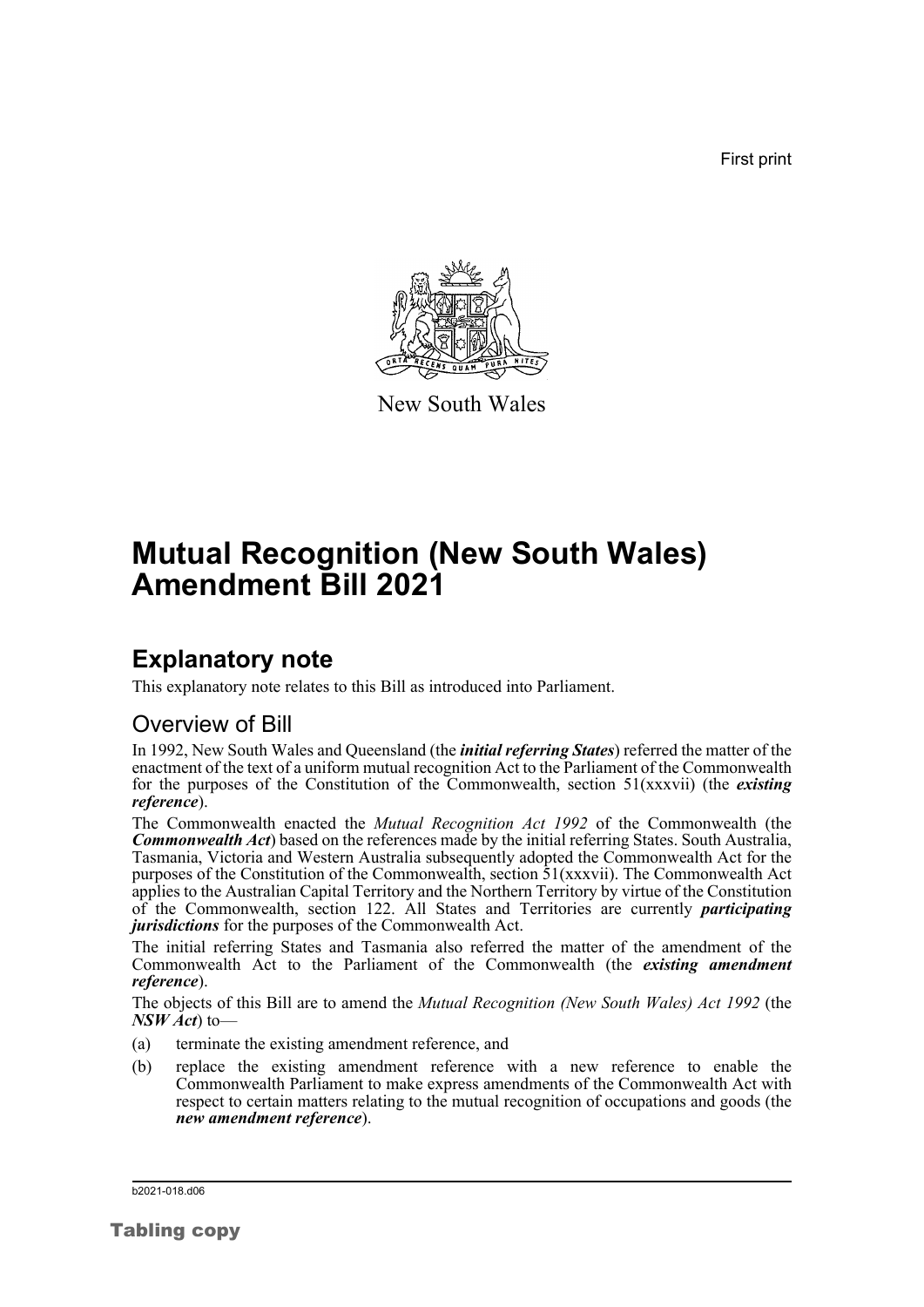The proposed Act will be enacted for the purposes of the Constitution of the Commonwealth, section 51(xxxvii), which enables State Parliaments to refer matters to the Commonwealth Parliament.

### Outline of provisions

**Clause 1** sets out the name, also called the short title, of the proposed Act.

**Clause 2** provides for the commencement of the proposed Act on the date of assent to the proposed Act.

#### **Schedule 1 Amendment of Mutual Recognition (New South Wales) Act 1992 No 61**

**Schedule 1[2]** omits provisions in relation to the termination of the existing reference and the existing amendment reference and a redundant provision.

**Schedule 1[3]** provides for the following—

- (a) the new amendment reference,
- (b) the termination of the existing reference and the new amendment reference,
- (c) the consequences of terminating the new amendment reference before the existing reference.

The new amendment reference extends to the making of express amendments of the Commonwealth Act if the amendments are with respect to—

- (a) the matter of providing for individuals lawfully authorised to carry on an occupation in a State to carry on the occupation in another State or Territory, and
- (b) the matter of providing for goods that may be sold lawfully in a State or Territory to be sold lawfully in another State or Territory, whether with or without the need to comply with some or all of the applicable legal requirements of the other State or Territory.

The new amendment reference does not affect the operation of the existing reference. The new amendment reference supports the making of express amendments of the Commonwealth Act on the condition that the amendments are within the scope of the matters referred.

The matters referred do not extend to the matter of providing for an amendment to the process of making regulations to amend the Schedules of the Commonwealth Act or the repeal or amendment of exemptions specified in the Commonwealth Act, Schedule 1 or 2. This exception is to ensure that the existing process for the making of regulations to amend the Schedules to the Commonwealth Act is retained. The repeal or amendment of the exemptions specified in the Schedules must be by regulations made by the Governor-General and supported by a request from each jurisdiction that is a participating jurisdiction at the time of the repeal or amendment.

The separate termination of the period of the new amendment reference does not affect laws already in place. Accordingly, the new amendment reference continues to have effect to support those laws unless the period of the existing reference is also terminated.

**Schedule 1[1]** makes a consequential amendment.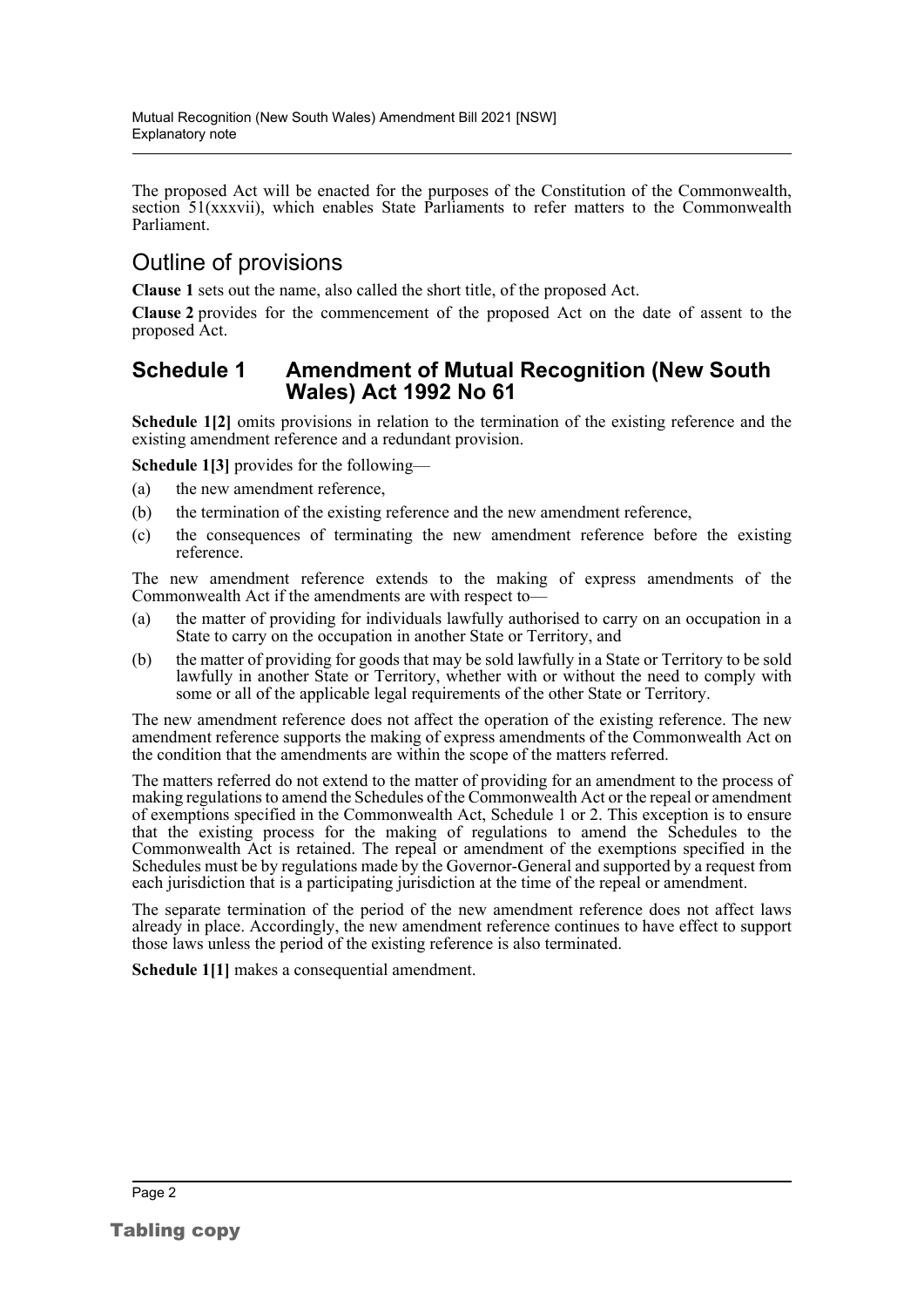First print



New South Wales

## **Mutual Recognition (New South Wales) Amendment Bill 2021**

## **Contents**

| Schedule 1 | <b>Amendment of Mutual Recognition (New South Wales) Act 1992</b><br>No 61 |      |
|------------|----------------------------------------------------------------------------|------|
|            | Commencement                                                               |      |
|            | Name of Act                                                                |      |
|            |                                                                            | Page |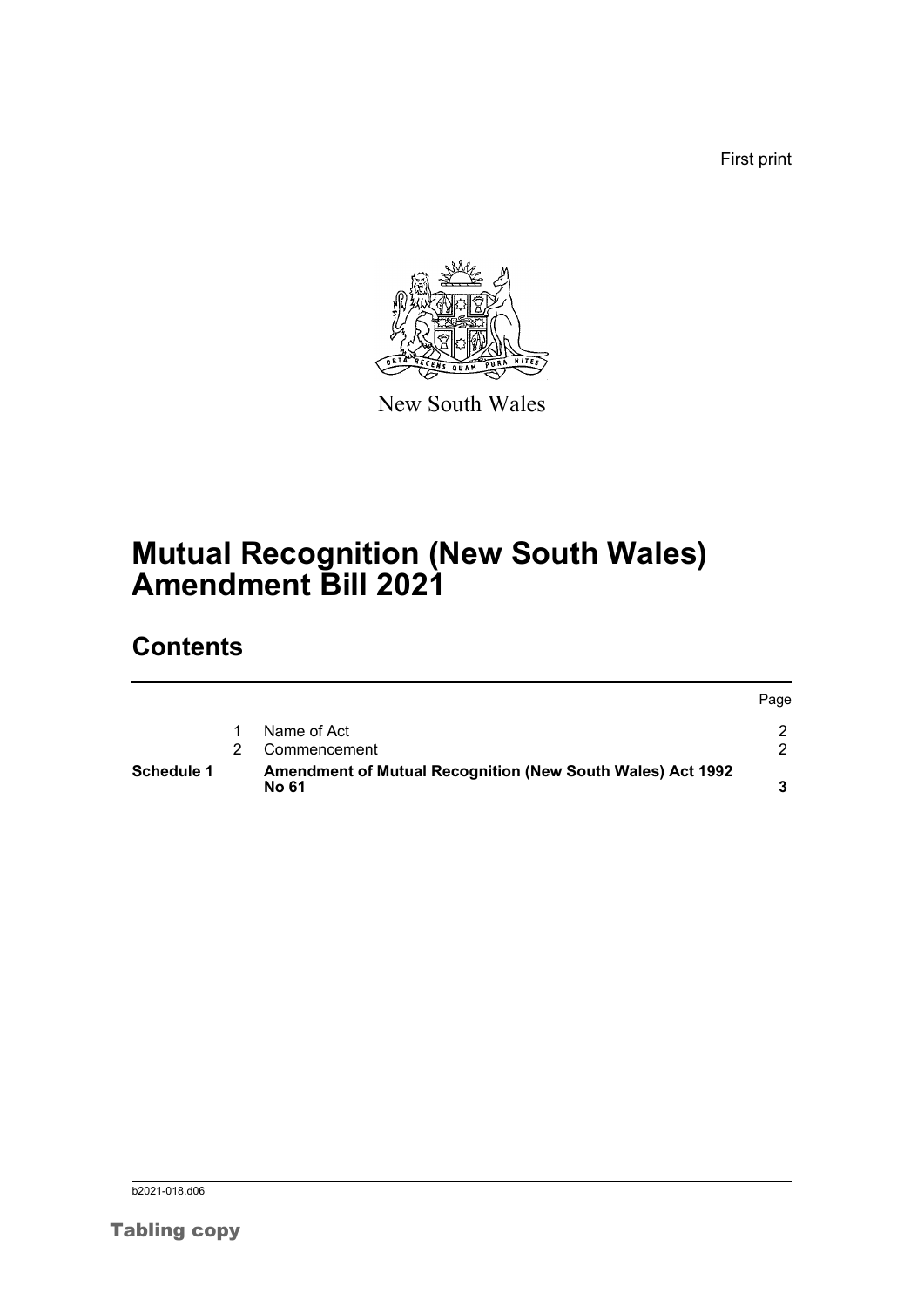

New South Wales

## **Mutual Recognition (New South Wales) Amendment Bill 2021**

No , 2021

#### **A Bill for**

An Act to amend the *Mutual Recognition (New South Wales) Act 1992* to refer certain additional matters relating to mutual recognition of occupations and goods to the Parliament of the Commonwealth for the purposes of the Constitution of the Commonwealth, section 51(xxxvii); and for related purposes.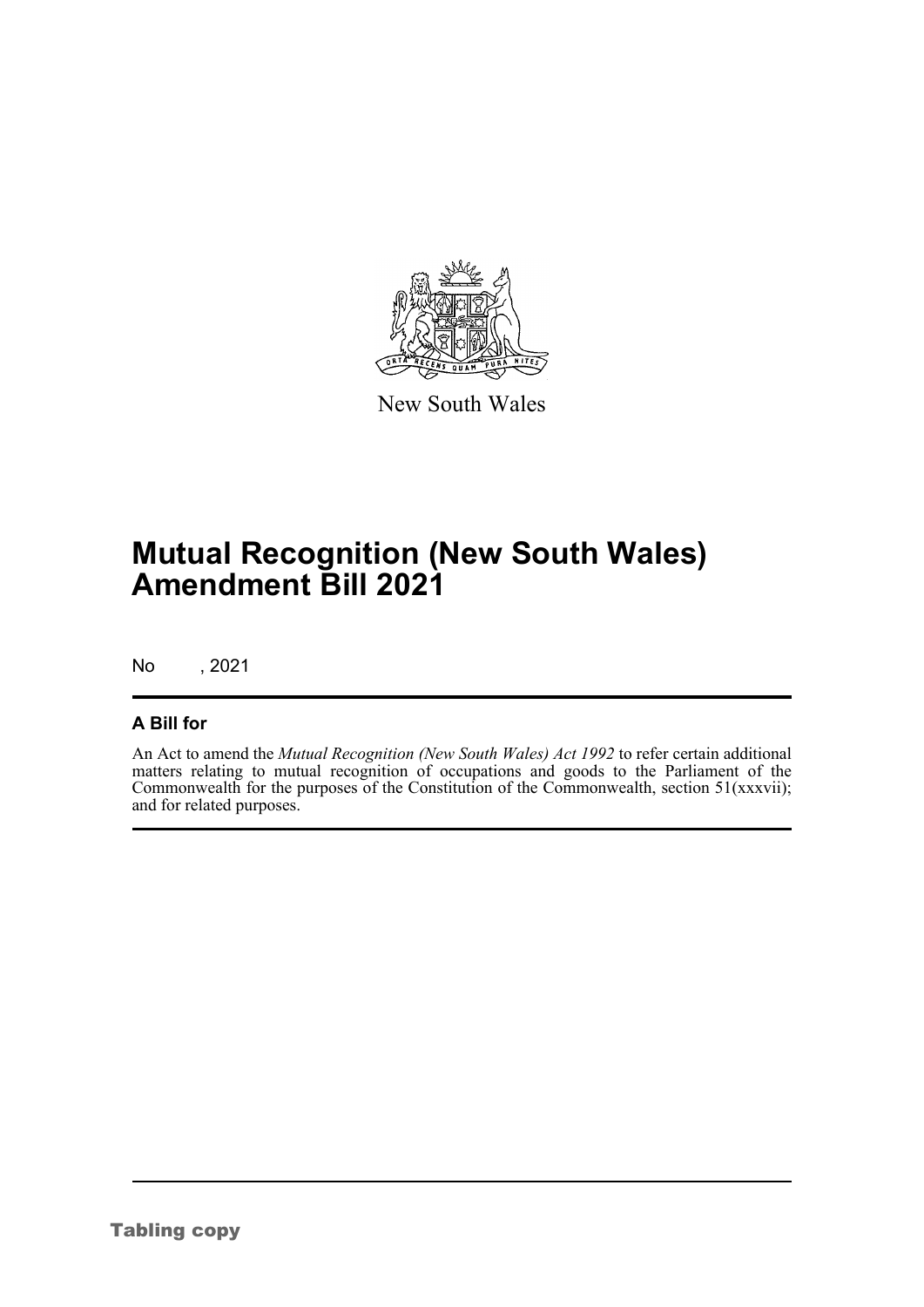Mutual Recognition (New South Wales) Amendment Bill 2021 [NSW]

<span id="page-4-1"></span><span id="page-4-0"></span>

| The Legislature of New South Wales enacts— |                                                                          |               |
|--------------------------------------------|--------------------------------------------------------------------------|---------------|
|                                            | Name of Act                                                              | $\mathcal{P}$ |
|                                            | This Act is the Mutual Recognition (New South Wales) Amendment Act 2021. | 3             |
|                                            | Commencement                                                             |               |
|                                            | This Act commences on the date of assent to this Act.                    | 5             |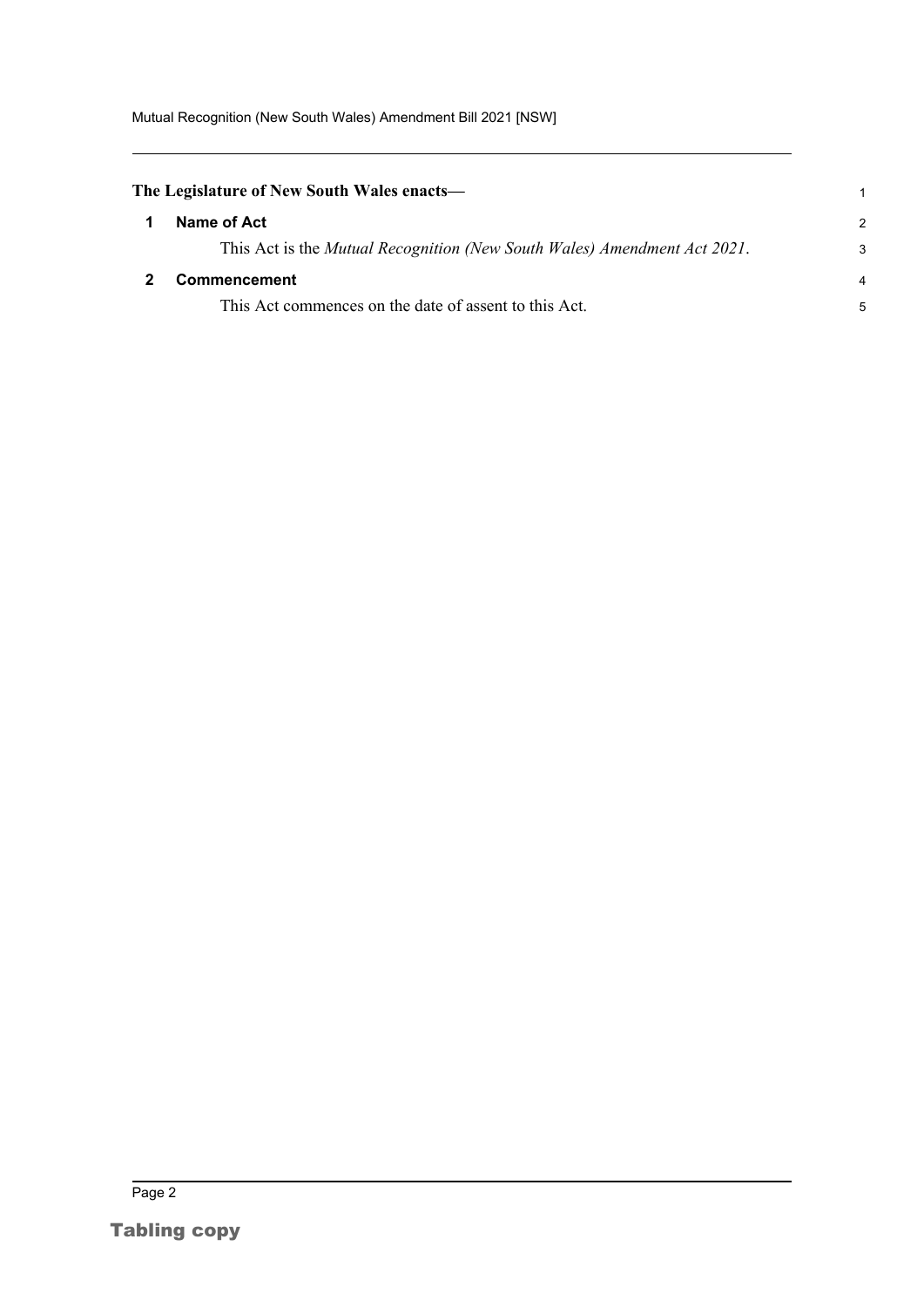<span id="page-5-0"></span>

|       | Schedule 1                                                 |                  |     | <b>Amendment of Mutual Recognition (New South</b><br><b>Wales) Act 1992 No 61</b>                                                                                                                                                          | $\mathbf{1}$<br>$\overline{2}$ |  |  |  |
|-------|------------------------------------------------------------|------------------|-----|--------------------------------------------------------------------------------------------------------------------------------------------------------------------------------------------------------------------------------------------|--------------------------------|--|--|--|
| [1]   |                                                            |                  |     | Section 4 Enactment of uniform mutual recognition legislation                                                                                                                                                                              | 3                              |  |  |  |
|       | Omit "fixed under subsection $(4)$ " from section $4(1)$ . |                  |     |                                                                                                                                                                                                                                            |                                |  |  |  |
|       |                                                            |                  |     | Insert instead "provided under section 5B".                                                                                                                                                                                                | 5                              |  |  |  |
| $[2]$ |                                                            | Section 4(4)-(6) |     |                                                                                                                                                                                                                                            | 6                              |  |  |  |
|       | Omit the subsections.                                      |                  |     |                                                                                                                                                                                                                                            |                                |  |  |  |
| [3]   |                                                            | Sections 5A-5C   |     |                                                                                                                                                                                                                                            | 8                              |  |  |  |
|       | Insert after section 5—                                    |                  |     |                                                                                                                                                                                                                                            |                                |  |  |  |
|       | <b>5A</b>                                                  |                  |     | Reference of matters concerning amendment of Commonwealth Act                                                                                                                                                                              | 10                             |  |  |  |
|       |                                                            | (1)              |     | The mutual recognition matters are referred to the Parliament of the<br>Commonwealth, but only to the extent of the making of laws with respect to<br>those matters by making express amendments of the Commonwealth Act.                  | 11<br>12<br>13                 |  |  |  |
|       |                                                            | (2)              |     | The <i>mutual recognition matters</i> are—                                                                                                                                                                                                 | 14                             |  |  |  |
|       |                                                            |                  | (a) | the matter of providing for individuals lawfully authorised to carry on<br>an occupation in a State to carry on the occupation in another State, and                                                                                       | 15<br>16                       |  |  |  |
|       |                                                            |                  | (b) | the matter of providing for goods that may be sold lawfully in a State to<br>be sold lawfully in another State, whether with or without the need to<br>comply with some or all of the applicable legal requirements of the<br>other State. | 17<br>18<br>19<br>20           |  |  |  |
|       |                                                            | (3)              |     | However, subsection $(2)(b)$ does not include the matter of providing for-                                                                                                                                                                 | 21                             |  |  |  |
|       |                                                            |                  | (a) | an alteration of the process specified by the Commonwealth Act,<br>section $47(2)$ and $(3)$ , as in force when this section commences, for<br>making regulations amending the Commonwealth Act, Schedule 1 or 2,<br><sub>or</sub>         | 22<br>23<br>24<br>25           |  |  |  |
|       |                                                            |                  | (b) | the repeal or amendment of exemptions from the operation of the<br>Commonwealth Act, Part 2, specified in the Commonwealth Act,<br>Schedule 1 or 2.                                                                                        | 26<br>27<br>28                 |  |  |  |
|       |                                                            | (4)              |     | The operation of each of section $4(1)$ and subsection $(1)$ is not affected by the<br>other subsection.                                                                                                                                   | 29<br>30                       |  |  |  |
|       |                                                            | (5)              |     | The reference of a matter under subsection (1) has effect only if and to the<br>extent that-                                                                                                                                               | 31<br>32                       |  |  |  |
|       |                                                            |                  | (a) | the matter is not included in the legislative powers of the Parliament of<br>the Commonwealth otherwise than by a reference under the<br>Constitution of the Commonwealth, section 51(xxxvii), and                                         | 33<br>34<br>35                 |  |  |  |
|       |                                                            |                  | (b) | the matter is included in the legislative powers of the Parliament of the<br>State.                                                                                                                                                        | 36<br>37                       |  |  |  |
|       |                                                            | (6)              |     | To avoid doubt, it is the intention of the Parliament of the State that the<br>Commonwealth Act may be expressly amended, or have its operation<br>otherwise affected, at any time after the commencement of this section by—              | 38<br>39<br>40                 |  |  |  |
|       |                                                            |                  | (a) | provisions of Commonwealth Acts the operation of which are based on<br>legislative powers that the Parliament of the Commonwealth has apart<br>from the reference under subsection $(1)$ , and                                             | 41<br>42<br>43                 |  |  |  |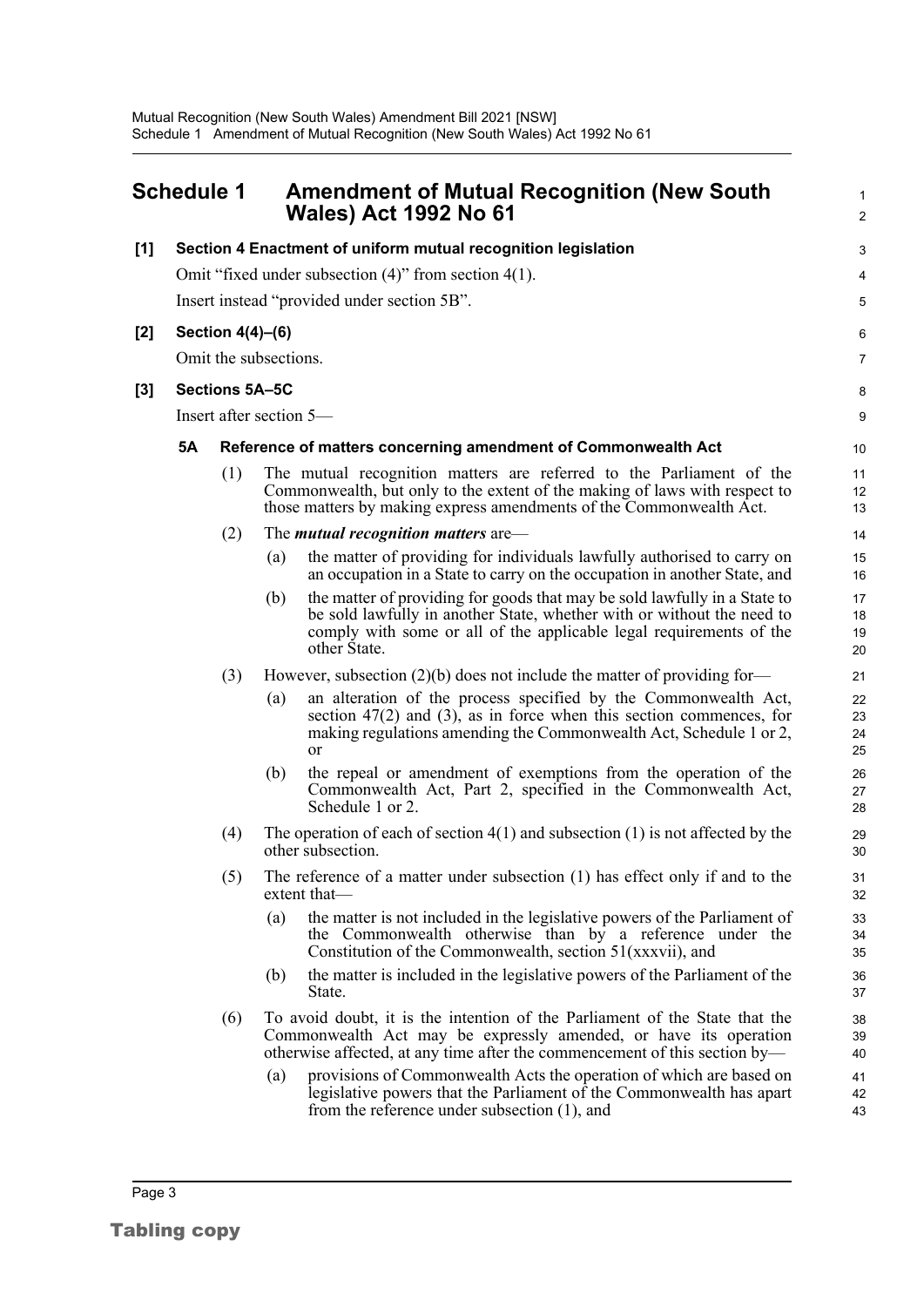|    |     | (b)                                                                                                                                                                                                                                                              | provisions of instruments made or issued under the Commonwealth Act<br>or under provisions referred to in paragraph (a).                                                                                                                                                                                                                                                                                  | 1<br>$\overline{2}$ |  |  |
|----|-----|------------------------------------------------------------------------------------------------------------------------------------------------------------------------------------------------------------------------------------------------------------------|-----------------------------------------------------------------------------------------------------------------------------------------------------------------------------------------------------------------------------------------------------------------------------------------------------------------------------------------------------------------------------------------------------------|---------------------|--|--|
|    | (7) |                                                                                                                                                                                                                                                                  | Despite any other provision of this section, a reference under subsection (1)<br>has effect for, but no longer than, the period—                                                                                                                                                                                                                                                                          |                     |  |  |
|    |     | (a)                                                                                                                                                                                                                                                              | beginning when this section commences, and                                                                                                                                                                                                                                                                                                                                                                | 5                   |  |  |
|    |     | (b)                                                                                                                                                                                                                                                              | ending at the end of the day fixed under section 5B as the day on which<br>the reference is to terminate.                                                                                                                                                                                                                                                                                                 | 6<br>7              |  |  |
|    | (8) | In this section—                                                                                                                                                                                                                                                 |                                                                                                                                                                                                                                                                                                                                                                                                           |                     |  |  |
|    |     | <i>applicable legal requirements</i> , in relation to goods that are sold, means<br>requirements, prohibitions, restrictions or conditions imposed by or under law<br>that apply to the goods or their sale.                                                     |                                                                                                                                                                                                                                                                                                                                                                                                           |                     |  |  |
|    |     | Act.                                                                                                                                                                                                                                                             | express amendment of the Commonwealth Act means the direct amendment<br>of the text of that Act, whether by the insertion, omission, repeal, substitution<br>or relocation of words or matter, by another Commonwealth Act, but does not<br>include the enactment by a Commonwealth Act of a provision that has or will<br>have substantive effect otherwise than as part of the text of the Commonwealth |                     |  |  |
|    |     |                                                                                                                                                                                                                                                                  | <i>goods</i> means goods of any kind, and includes animals.                                                                                                                                                                                                                                                                                                                                               | 18                  |  |  |
|    |     | <i>lawfully authorised</i> , in relation to carrying on an occupation, means to hold or<br>have a licence, permit, certificate, registration or other form of qualification or<br>authorisation required by or under law to carry on the occupation.             |                                                                                                                                                                                                                                                                                                                                                                                                           | 19<br>20<br>21      |  |  |
|    |     | <i>occupation</i> means an occupation, trade, profession or calling of any kind.                                                                                                                                                                                 |                                                                                                                                                                                                                                                                                                                                                                                                           |                     |  |  |
|    |     |                                                                                                                                                                                                                                                                  | sold includes-                                                                                                                                                                                                                                                                                                                                                                                            |                     |  |  |
|    |     | (a)                                                                                                                                                                                                                                                              | sold by wholesale or retail, and                                                                                                                                                                                                                                                                                                                                                                          | 24                  |  |  |
|    |     | (b)                                                                                                                                                                                                                                                              | distribution for sale or have in possession for sale, and                                                                                                                                                                                                                                                                                                                                                 | 25                  |  |  |
|    |     | (c)                                                                                                                                                                                                                                                              | agree to sell, and                                                                                                                                                                                                                                                                                                                                                                                        | 26                  |  |  |
|    |     | (d)                                                                                                                                                                                                                                                              | barter, and                                                                                                                                                                                                                                                                                                                                                                                               | 27                  |  |  |
|    |     | (e)                                                                                                                                                                                                                                                              | expose or offer for sale, and                                                                                                                                                                                                                                                                                                                                                                             | 28                  |  |  |
|    |     | (f)                                                                                                                                                                                                                                                              | supply by way of exchange, lease, hire or hire-purchase.                                                                                                                                                                                                                                                                                                                                                  | 29                  |  |  |
|    |     |                                                                                                                                                                                                                                                                  | <b>State</b> , when used in relation to a State other than New South Wales, includes<br>a Territory.                                                                                                                                                                                                                                                                                                      | 30<br>31            |  |  |
| 5Β |     |                                                                                                                                                                                                                                                                  | <b>Termination of references</b>                                                                                                                                                                                                                                                                                                                                                                          | 32                  |  |  |
|    | (1) | The reference made by section $4(1)(b)$ is terminated on the commencement of<br>section 5A.                                                                                                                                                                      |                                                                                                                                                                                                                                                                                                                                                                                                           |                     |  |  |
|    | (2) | The Governor may, at any time, by proclamation published on the NSW<br>legislation website, fix a day as the day on which—                                                                                                                                       |                                                                                                                                                                                                                                                                                                                                                                                                           | 35<br>36            |  |  |
|    |     | (a)                                                                                                                                                                                                                                                              | the references made by section $4(1)(a)$ and $5A(1)$ both terminate, or                                                                                                                                                                                                                                                                                                                                   | 37                  |  |  |
|    |     | (b)                                                                                                                                                                                                                                                              | the reference made by section $5A(1)$ terminates.                                                                                                                                                                                                                                                                                                                                                         | 38                  |  |  |
|    | (3) | The Governor may, by proclamation published on the NSW legislation<br>website, revoke a proclamation published under subsection (2), in which case<br>the revoked proclamation is taken, for the purposes of sections 4 and 5A, never<br>to have been published. |                                                                                                                                                                                                                                                                                                                                                                                                           |                     |  |  |
|    | (4) |                                                                                                                                                                                                                                                                  | A revoking proclamation has effect only if published before the day fixed<br>under subsection $(2)$ .                                                                                                                                                                                                                                                                                                     | 43<br>44            |  |  |
|    | (5) |                                                                                                                                                                                                                                                                  | The revocation of a proclamation published under subsection (2) does not<br>prevent publication of a further proclamation under that subsection.                                                                                                                                                                                                                                                          | 45<br>46            |  |  |